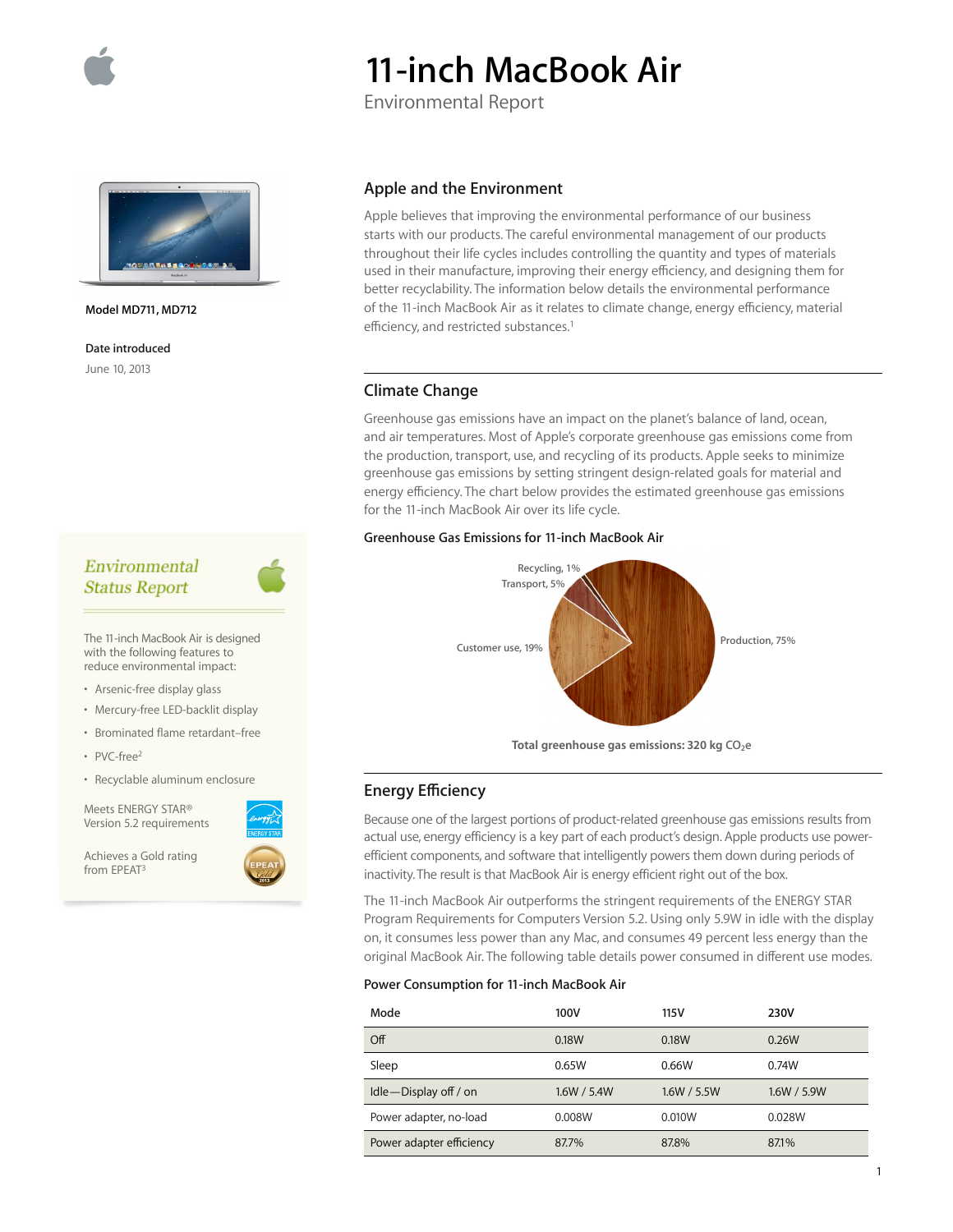The 11-inch MacBook Air consumes 84 percent less energy than the limit for the ENERGY STAR Program Requirements for Computers Version 5.2.

## **Material Efficiency**

Apple's ultracompact product and packaging designs lead the industry in material efficiency. Reducing the material footprint of a product helps maximize shipping efficiency. It also helps reduce energy consumed during production and material waste generated at the product's end of life. Waste is further minimized through the use of batteries that last up to three times longer than typical notebook batteries. The 11-inch MacBook Air enclosure is made of aluminum, a material highly desired by recyclers. The chart below details the materials used in this model.

#### **Material Use for 11-inch MacBook Air**



#### **Packaging**

The packaging for the 11-inch MacBook Air uses corrugated cardboard made from over 30 percent recycled content, and molded fiber made entirely from recycled content. In addition, the packaging is extremely material efficient, allowing at least 15 percent more units to fit per shipping container than the original MacBook Air. The following table details the materials used in its packaging.

#### **Packaging Breakdown for 11-inch MacBook Air (U.S. Configurations)**

| Material                      | Retail box | Retail and<br>shipping box |
|-------------------------------|------------|----------------------------|
| Paper (corrugate, paperboard) | 329q       | 627q                       |
| Molded fiber                  |            | 187 <sub>a</sub>           |
| High-impact polystyrene       | 136q       | 136q                       |
| Other plastics                | 22q        | 22q                        |

### **Restricted Substances**

Apple has long taken a leadership role in restricting harmful substances from its products and packaging. As part of this strategy, all Apple products comply with the strict European Directive on the Restriction of the Use of Certain Hazardous Substances in Electrical and Electronic Equipment, also known as the RoHS Directive. Examples of materials restricted by RoHS include lead, mercury, cadmium, hexavalent chromium, and the brominated flame retardants (BFRs) PBB and PBDE. The 11-inch MacBook Air goes even further than the requirements of the RoHS Directive by incorporating the following more aggressive restrictions:

- Arsenic-free display glass
- Mercury-free LED-backlit display
- BFR-free
- PVC-free internal cables and power adapter DC cables
- PVC-free AC power cord available in all regions except India and South Korea

#### **Battery chemistry**

- Lithium-ion polymer, 38 Whr
- Free of lead, cadmium, and mercury



Packaging for the 11-inch MacBook Air is extremely material efficient, allowing at least 15 percent more units than the original MacBook Air to fit in each shipping container.